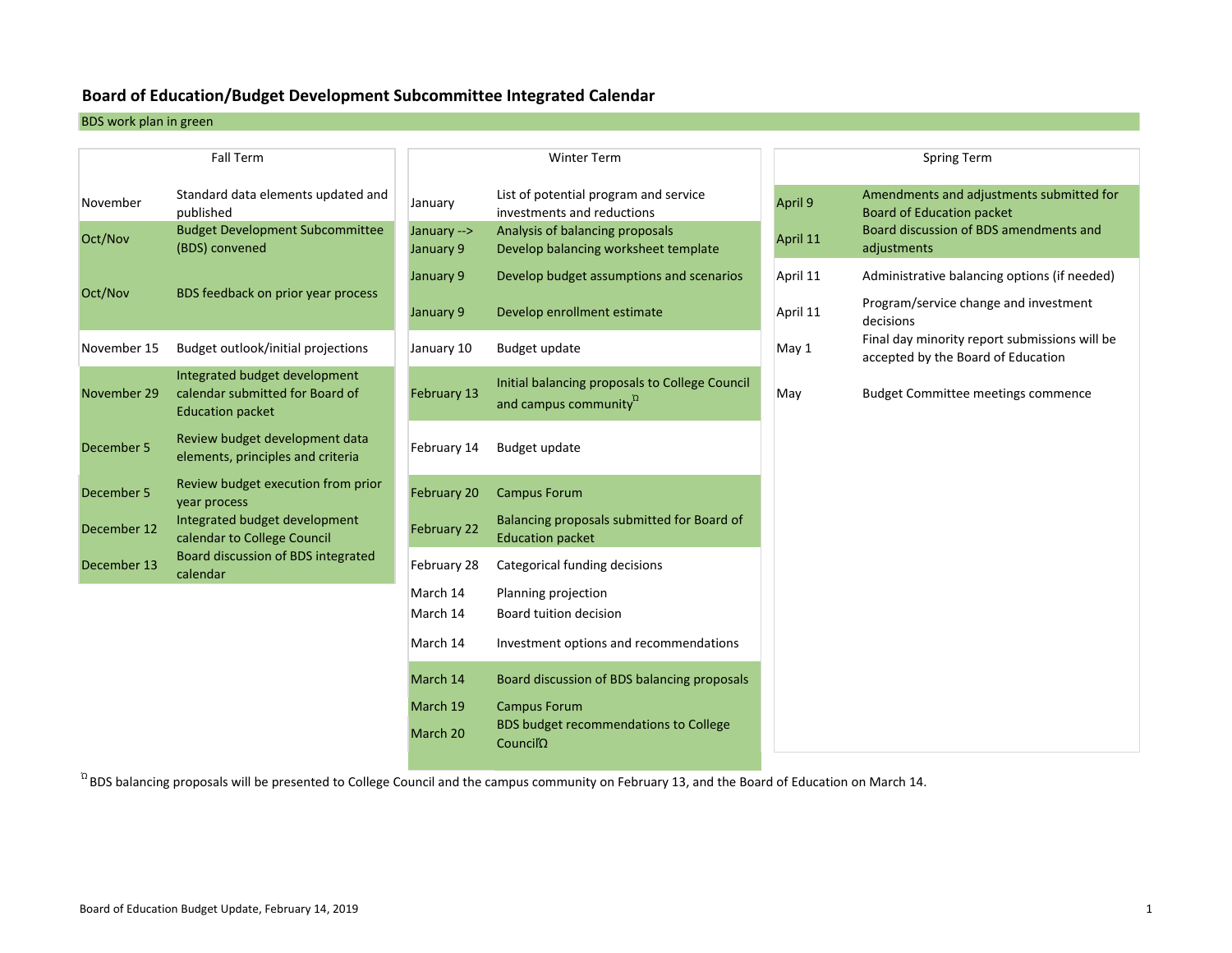| FY2018 - FY2020                           |                                 | 1.26.19                         | 1.26.19                         |                           |
|-------------------------------------------|---------------------------------|---------------------------------|---------------------------------|---------------------------|
| <b>Projection Estimate</b>                |                                 | <b>Estimate</b>                 | Estimate                        |                           |
| February 14, 2019                         | <b>FY2018 Actual</b>            | <b>FY2019</b>                   | <b>FY2020</b>                   |                           |
|                                           | Funds I & IX<br>-6.5% CR change | Funds I & IX<br>-1.2% CR change | Funds I & IX<br>-0.0% CR change | <b>Notes</b>              |
|                                           |                                 |                                 |                                 |                           |
| <b>REVENUE</b>                            |                                 |                                 |                                 |                           |
| Intergovernmental<br><b>State Funding</b> |                                 | 22,479,200                      |                                 |                           |
|                                           | 24,884,595                      |                                 | 23,600,000                      | \$590CCSF; 8% allocation  |
| <b>Property Taxes</b>                     | 19,728,801                      | 20,500,000                      | 21,115,000                      | 3% increase               |
|                                           | 44,613,396                      | 42,979,200                      | 44,715,000                      |                           |
| <b>Tuition &amp; Fees</b>                 |                                 |                                 |                                 | Current enrollment levels |
| Tuition                                   | 23,208,944                      | 23,816,300                      | 23,816,000                      | 0% tuition rate change    |
| <b>Student Fees</b>                       | 9,365,850                       | 9,352,300                       | 9,352,000                       |                           |
| Other Fees & Charges                      | 1,325,861                       | 1,143,000                       | 1,150,000                       |                           |
|                                           | 33,900,655                      | 34,311,600                      | 34,318,000                      |                           |
| <b>Other Revenue Sources</b>              |                                 |                                 |                                 |                           |
| Administrative Recovery                   | 1,898,029                       | 4,112,500                       | 2,212,500                       | Standard schedule         |
| Gifts & Donations                         | 1,235,416                       | 1,687,000                       | 1,700,000                       |                           |
| Other Revenue                             | 1,211,734                       | 1,742,900                       | 1,600,000                       |                           |
| Sale of Goods & Services                  | 2,656,417                       | 2,886,600                       | 2,885,000                       |                           |
|                                           | 7,001,596                       | 10,429,000                      | 8,397,500                       |                           |
| <b>Operating Transfers In</b>             |                                 |                                 |                                 |                           |
| Transfers In                              | 2,605,257                       | 1,431,100                       | 1,000,000                       | Standard schedule         |
|                                           | 2,605,257                       | 1,431,100                       | 1,000,000                       |                           |
|                                           | 88,120,904                      | 89,150,900                      | 88,430,500                      |                           |
| <b>EXPENDITURES</b>                       |                                 |                                 |                                 |                           |
| Personnel                                 |                                 |                                 |                                 |                           |
| Personnel - Contracted                    | 35,530,159                      | 35,738,400                      | 36,456,000                      | Current position list     |
| Personnel - P/T                           | 12,028,058                      | 12,065,000                      | 12,065,000                      |                           |
| OPE                                       | 27,037,859                      | 27,135,400                      | 29,001,750                      | \$860K PERS reserve       |
|                                           | 74,596,076                      | 74,938,800                      | 77,522,750                      |                           |
| <b>Other Expenditures</b>                 |                                 |                                 |                                 |                           |
| Materials & Services                      | 11,826,249                      | 12,750,000                      | 12,650,000                      |                           |
| Capital Outlay                            | 798,651                         | 450,000                         | 700,000                         |                           |
| Goods for Resale                          | 643,106                         | 735,500                         | 735,500                         |                           |
|                                           | 13,268,006                      | 13,935,500                      | 14,085,500                      |                           |
| <b>Operating Transfers Out</b>            |                                 |                                 |                                 |                           |
| Transfers Out                             | 2,500,958                       | 3,758,300                       | 3,670,300                       | \$2.5M major maintenance  |
| Transfers Out - Fin. Aid.                 |                                 |                                 |                                 |                           |
|                                           | 2,500,958                       | 3,758,300                       | 3,670,300                       |                           |
|                                           | 90,365,040                      | 92,632,600                      | 95,278,550                      |                           |
| <b>Revenue Over/Under</b>                 |                                 |                                 |                                 |                           |
| <b>Expenditures</b>                       | (2, 244, 136)                   | (3,481,700)                     | (6,848,050)                     |                           |
| <b>Beginnning PERS Reserve</b>            | 5,535,938                       | 4,675,938                       | 3,815,938                       |                           |
| <b>Ending PERS Reserve</b>                | 4,675,938                       | 3,815,938                       | 2,955,938                       |                           |
|                                           |                                 |                                 |                                 |                           |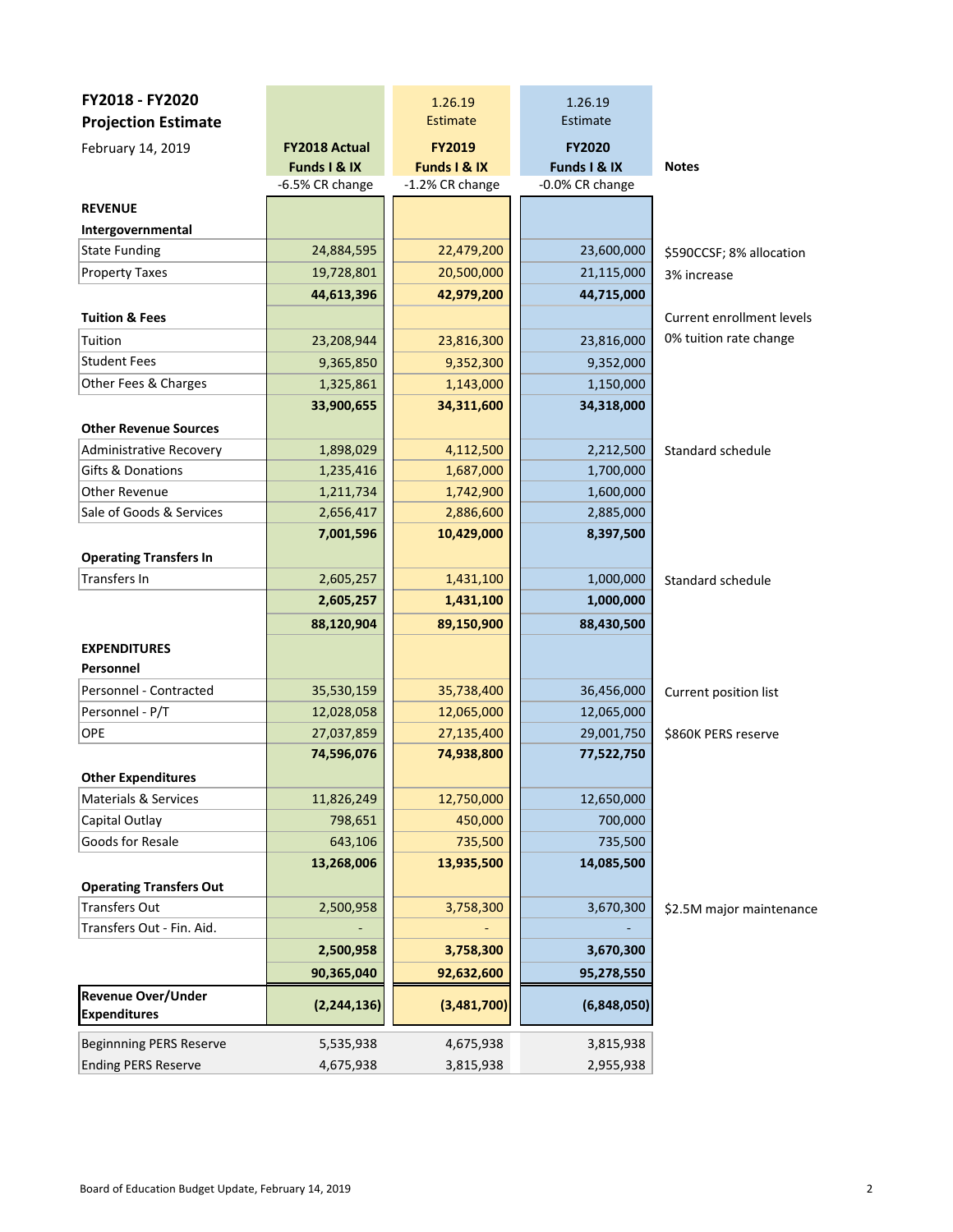# **Projection Categories, Components, Data Sources and Key Assumptions**

Funds I & IX

| -        |        |                                    | $\sim$                            |  |
|----------|--------|------------------------------------|-----------------------------------|--|
| category | onents | Data<br><b>AND INDICAL EXAMPLE</b> | nptions<br><u>asuutti </u><br>INC |  |
| . .      |        |                                    |                                   |  |

#### **REVENUE**

# **Intergovernmental**

| <b>State Funding</b>  | State of Oregon Community      | CCWD funding worksheet (updated                                  | -\$590MM biennial funding base    |
|-----------------------|--------------------------------|------------------------------------------------------------------|-----------------------------------|
|                       | College & Workforce            | quarterly), Lane enrollment trends,                              | -Lane enrollment                  |
|                       | Development (CCWD) funding     | enrollment trends from other colleges, tax                       | -Other Oregon community colleges' |
|                       |                                | revenues                                                         | enrollment                        |
| <b>Property Taxes</b> | Property taxes (Primarily Lane | County assessed value and collection rates, -% increase/decrease |                                   |
|                       | county; also Linn, Benton,     | actual collections, housing market trends                        |                                   |
|                       | Douglas)                       | and forecasts                                                    |                                   |

#### **Tuition & Fees**

| Tuition             | Credit and non-credit tuition<br>payments                                                                                                            | Credit enrollment, actual receipts, trend<br>analysis                                                                                           | -Tuition rate<br>-Enrollment % change                 |
|---------------------|------------------------------------------------------------------------------------------------------------------------------------------------------|-------------------------------------------------------------------------------------------------------------------------------------------------|-------------------------------------------------------|
| <b>Student Fees</b> | Mandatory/instructional course<br>fees, including continuing<br>education, transportation,<br>technology fees                                        | <b>Credit and Continuing Education</b><br>enrollment, fee changes, actual receipts,<br>trends analysis                                          | -Fee rates<br>-Enrollment % change                    |
|                     | Other Fees & Charges Income Credit Program (ICP),<br>child development center,<br>admissions fees, contracts, user<br>fees, rent, bad debt provision | Credit enrollment, service and activity<br>levels, department plans and forecasts,<br>trend analysis, bad debt analysis and<br>collection rates | -Enrollment % change<br>-Service and activity changes |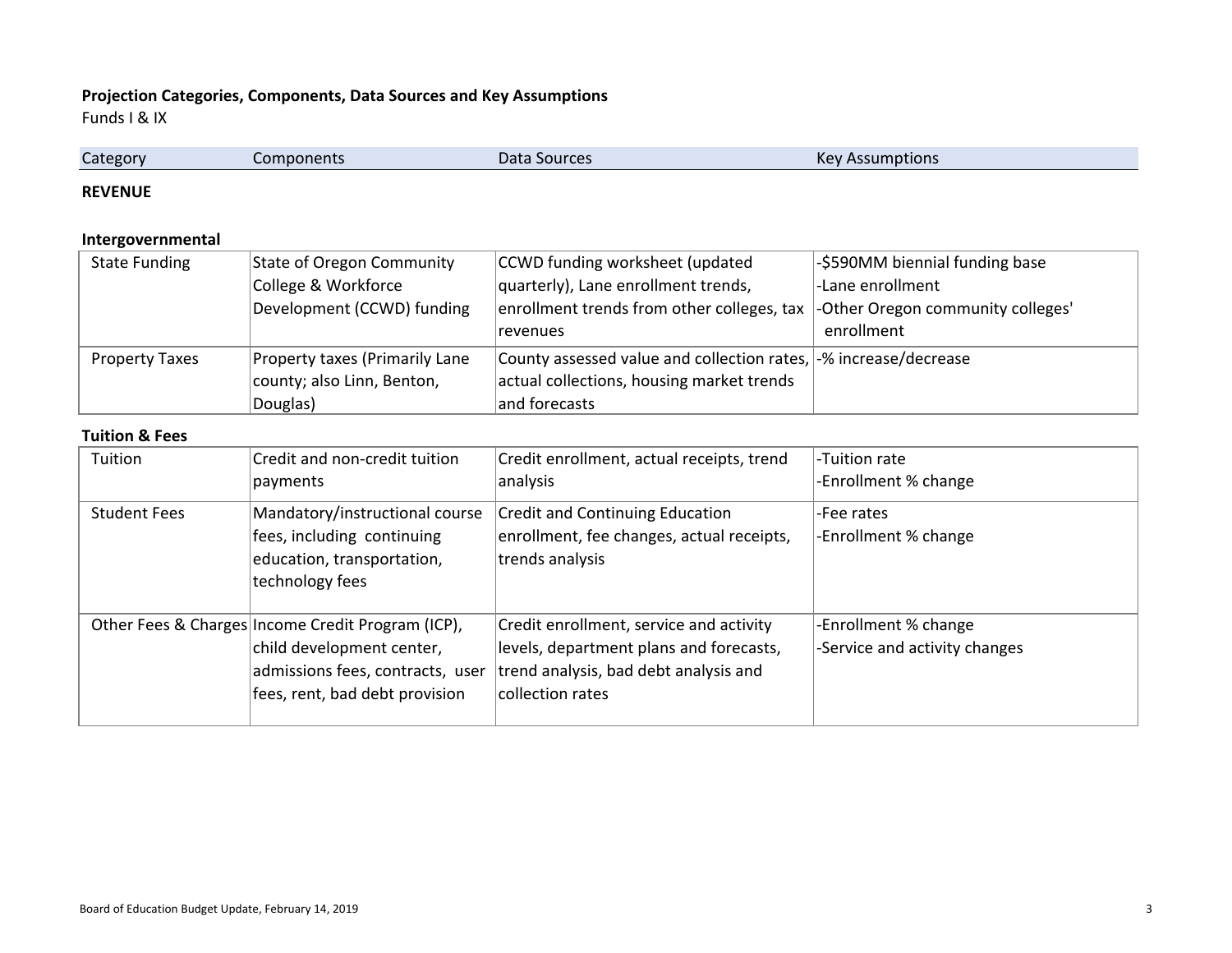# **Projection Categories, Components, Data Sources and Key Assumptions**

Funds I & IX

| Category<br>Components                            |                                             | Data Sources                                  | <b>Key Assumptions</b>                  |  |
|---------------------------------------------------|---------------------------------------------|-----------------------------------------------|-----------------------------------------|--|
| <b>Other Revenue Sources</b>                      |                                             |                                               |                                         |  |
| Administrative                                    | Grant indirect, Pell grant                  | Grant activity, Foundation position list,     | -Standard schedule                      |  |
| Recovery                                          | indirect, Foundation salary                 | Titan Store and International operating       |                                         |  |
|                                                   | reimbursement, Titan Store and              | income and forecasts, department plans        |                                         |  |
|                                                   | International general fund<br>contributions | and forecasts                                 |                                         |  |
| <b>Gifts &amp; Donations</b>                      | KLCC memberships,                           | KLCC trends and forecasts, foundation         | -KLCC membership % change               |  |
|                                                   | miscellaneous program support               | activity                                      | -Peace Health program support           |  |
|                                                   | from foundation                             |                                               |                                         |  |
| <b>Other Revenue</b>                              | Investment income;                          | Investment portfolio, rates, actual receipts; | -Investment portfolio base, return rate |  |
| Sources                                           | miscellaneous other revenue                 | credit and CE enrollment, department          | -Enrollment % change                    |  |
|                                                   |                                             | plans and forecasts, trend analysis           |                                         |  |
|                                                   |                                             |                                               |                                         |  |
| Sale of Goods &                                   | <b>Specialized Support Services</b>         | Service and activity levels, actual receipts, | -Service and activity changes           |  |
| <b>Services</b>                                   | (S3), KLCC underwriting, health             | department plans and forecasts, trend         |                                         |  |
|                                                   | and dental clinic billing, books,           | analysis                                      |                                         |  |
|                                                   | other sales                                 |                                               |                                         |  |
|                                                   |                                             |                                               |                                         |  |
| <b>Operating Transfers In Interfund transfers</b> |                                             | Budgeted transfers, actual transfers,         | -Standard schedule                      |  |
|                                                   |                                             | scheduled updates                             |                                         |  |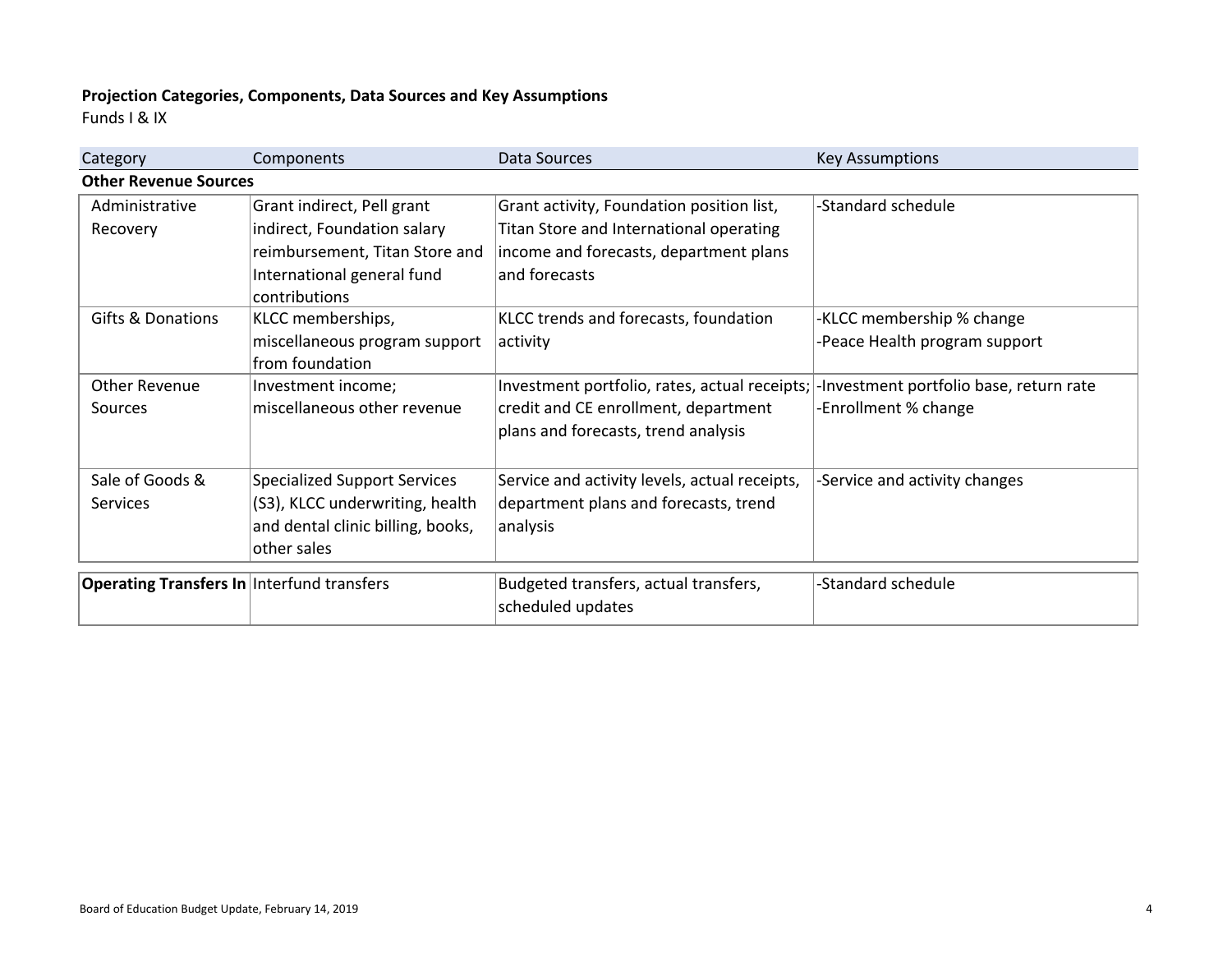# **Projection Categories, Components, Data Sources and Key Assumptions**

Funds I & IX

| Category            | Components | Data Sources | $\mathsf{Var}$<br>nptions<br>סטו |
|---------------------|------------|--------------|----------------------------------|
| <b>EXPENDITURES</b> |            |              |                                  |

#### **Personnel**

| Contracted             | Contracted faculty, staff and    | Position list, salary schedule and step    | -Staffing levels                           |
|------------------------|----------------------------------|--------------------------------------------|--------------------------------------------|
|                        | manager salary and wages         | adjustments or bargaining parameters,      | -Swirl factor                              |
|                        |                                  | "swirl" factor                             | -Bargaining                                |
| Part-Time              | Hourly (non-contracted) faculty, | Enrollment and activity levels, contracted | -Enrollment % change                       |
|                        | staff and manager wages          | staffing (backfill offsets), bargaining    | -Bargaining                                |
|                        |                                  | parameters                                 |                                            |
| <b>Other Personnel</b> | Employee benefits and payroll    | Actual collections and expenses, base      | -Staffing levels, total salaries and wages |
| Expenses (OPE)         | <b>taxes</b>                     | salary levels, Public Employee Retirement  | -Health insurance premiums                 |
|                        |                                  | System (PERS) rates, trend analysis        | -PERS rates, PERS reserve transfers        |
|                        |                                  |                                            |                                            |

### **Other Expenditures**

|                  | Materials & Services   Instructional and administrative | Enrollment and activity levels, actual | -Enrollment and activity levels |
|------------------|---------------------------------------------------------|----------------------------------------|---------------------------------|
|                  | materials, supplies and services,                       | expenditures, department plans and     |                                 |
|                  | utilities                                               | forecasts, trend analysis              |                                 |
| Capital Outlay   | Goods and equipment in excess                           | Capital outlay allocation, department  | -Allocation funding             |
|                  | of \$10K and/or depreciable (e.g.                       | plans, trend analysis                  |                                 |
|                  | library books)                                          |                                        |                                 |
| Goods for Resale | Lane Transit District (LTD)                             | Sales revenue, actual expenditures,    | -Main campus credit enrollment  |
|                  | passes, ICP supplies                                    | department plans and forecasts, trend  | -Sales forecasts                |
|                  |                                                         | analysis                               |                                 |

| <b>Operating Transfers</b> | Interfund transfers | Budgeted transfers, actual transfers, | l-Standard schedule |
|----------------------------|---------------------|---------------------------------------|---------------------|
| Out                        |                     | scheduled updates                     |                     |
|                            |                     |                                       |                     |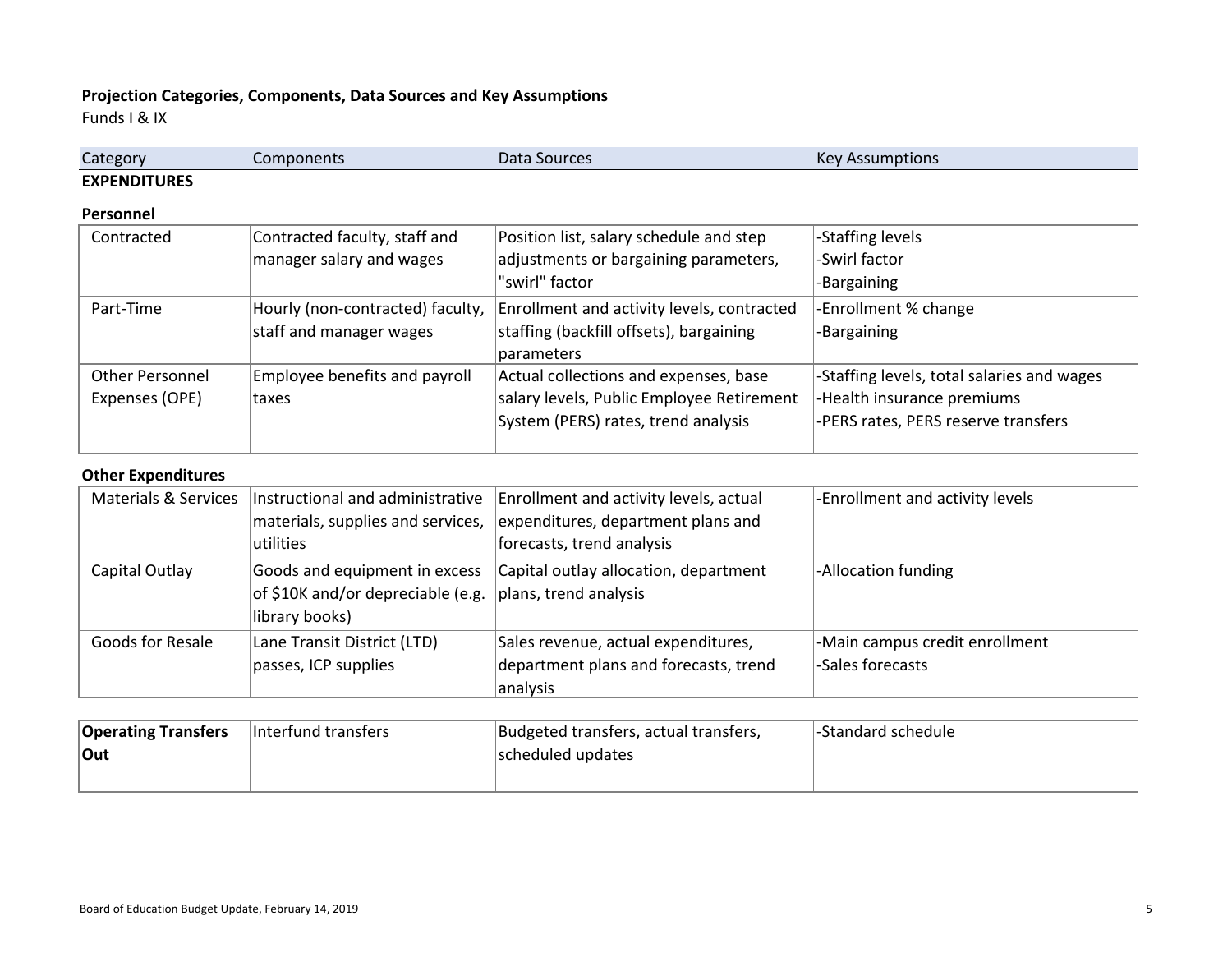Policy Number: BP245 Policy Type: BUDGET AND FINANCIAL

# **Policy Title: ENDING FUND BALANCE**

Lane Community College shall maintain an unrestricted General Fund Ending Fund Balance equal to or greater than 10% of total expenditures and transfers.

The Ending Fund Balance target shall include the Unappropriated Ending Fund Balance (UEFB) as set by board policy BP 295. When the Ending Fund Balance falls to 9% or less, the college shall adopt a plan to replenish the Ending Fund Balance to 10% within two years. When the Ending Fund Balance exceeds 11%, balances in excess may be set aside for reserves or investment in one time expenditures.

If the total Ending Fund Balance (including restricted) falls to levels that require short-term borrowing, the levels set by this policy shall be automatically reviewed and adjusted as necessary.

ADOPTED: January 14, 2004 REVIEWED: February 14, 2007 REVISED: October 19, 2009 REVISED: November 4, 2014

|                                                   |                   | % of EFB |
|---------------------------------------------------|-------------------|----------|
| FY19 Beginning General Fund Balance               | \$<br>7,783,419   | 9.3%     |
|                                                   |                   |          |
| <b>FY19 Estimated Surplus/Deficit*</b>            | \$<br>(3,359,400) |          |
|                                                   |                   |          |
|                                                   |                   |          |
| <b>Estimated FY19 Ending General Fund Balance</b> | \$<br>4,424,019   | 5.3%     |
|                                                   |                   |          |
| 10% Total General Fund Expenditures & Transfers   | \$<br>8,354,100   |          |
| Policy requirement                                |                   |          |
| Estimated Surplus/deficit over policy requirement | \$<br>(3,930,081) |          |
|                                                   |                   |          |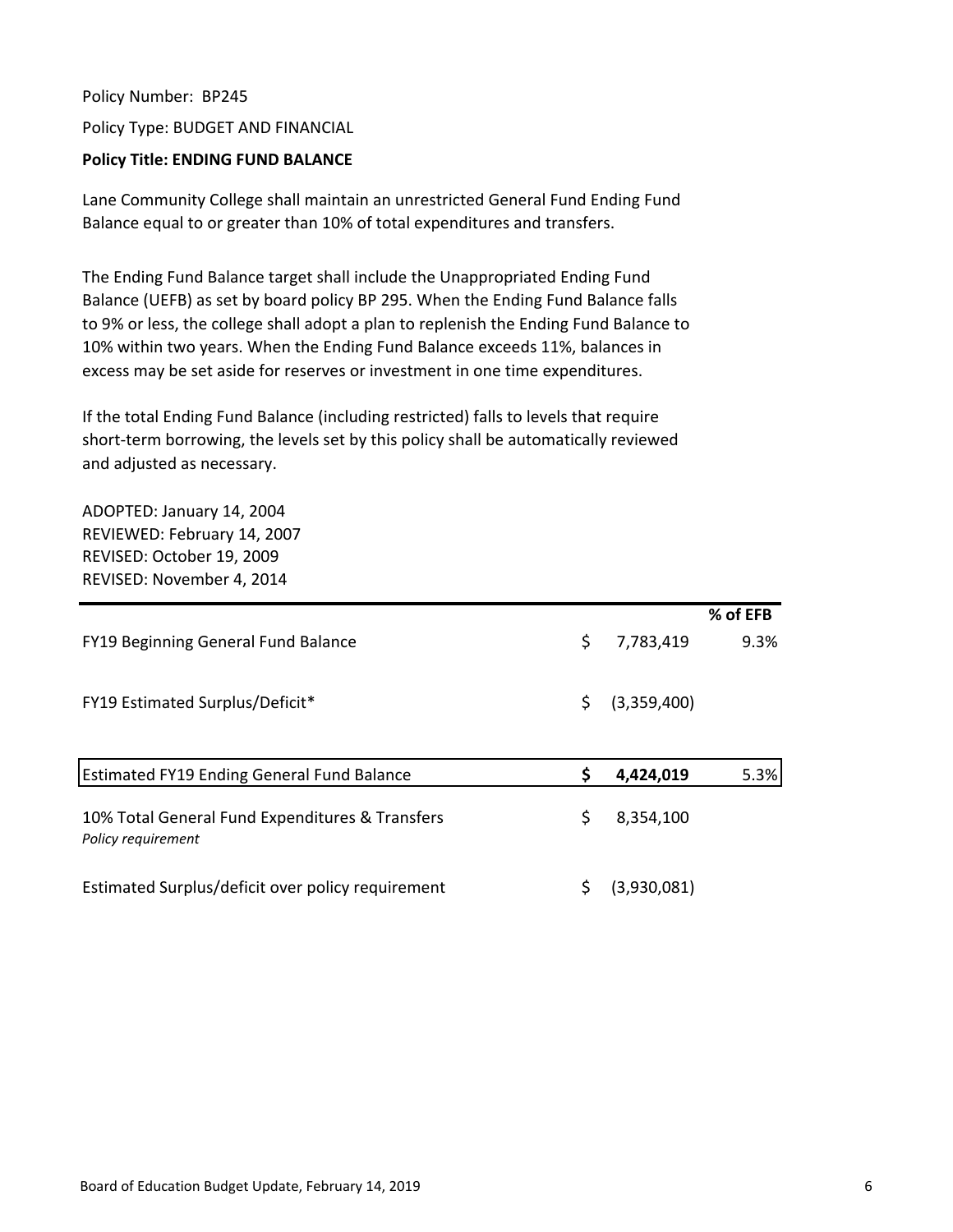# **Summary of Board Directions and Recommendations**

The college budget should:

**Invest in strategic priorities: student success, access and equity, and economic development**

**Be based on strategic and operational plans with measurable goals and outcomes**

**Allocate resources based on college mission; limit scope**

**Reflect an equity lens and mitigate disproportionate impact to underserved and underrepresented communities**

**Limit the use of one‐time funds**

### **Avoid involuntary layoffs of permanent employees**

See also Financial Planning Principles, Criteria and Data Elements (College Governance document) https://www.lanecc.edu/sites/default/files/budget/financial\_planning\_principles\_criteria\_and\_data \_elements.pdf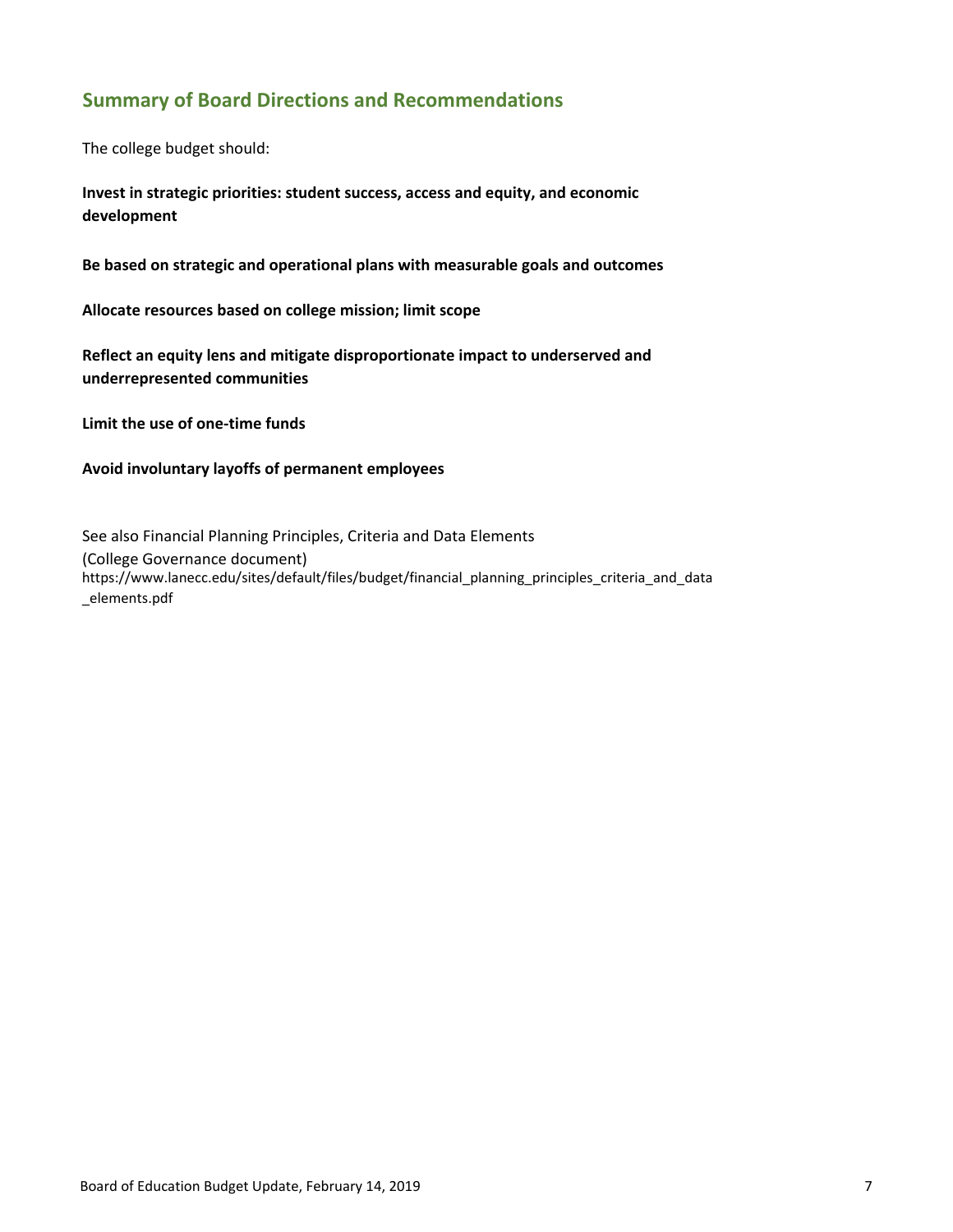|                                        |              | <b>FY2020 Budget Scenario #1:</b>                            |                     |            | <b>FY2020 Budget Scenario #2:</b>                                                                                             |
|----------------------------------------|--------------|--------------------------------------------------------------|---------------------|------------|-------------------------------------------------------------------------------------------------------------------------------|
|                                        |              | <b>Expense Reductions</b>                                    |                     |            | <b>Subsidize Foodservices &amp; Bookstore</b>                                                                                 |
| <b>REVENUE</b>                         |              |                                                              |                     |            |                                                                                                                               |
| <b>State Funding</b>                   |              | 23,600,000 \$590M CCSF, est. 8%                              |                     |            | 23,600,000 \$590M CCSF, est. 8%                                                                                               |
| <b>Property Taxes</b>                  |              | 21,115,000 3% property tax increase                          |                     |            | 21,115,000 3% property tax increase                                                                                           |
| Tuition                                |              | 23,816,000 No tuition increase                               |                     |            | 24,982,000 \$5.50 tuition increase (4.8%)                                                                                     |
| Fees                                   | 10,502,000   |                                                              |                     | 10,502,000 |                                                                                                                               |
| <b>Other Revenue</b>                   |              | 8,897,500   Incr. revenue \$500K (rentals, gifts, donations) |                     |            | 8,897,500   Incr. revenue \$500K (rentals, gifts, donations)                                                                  |
| <b>Enterprise Revenue</b>              |              |                                                              |                     |            | 2,564,400 Maintain internal foodservices and bookstore                                                                        |
| Transfer In                            | 1,000,000    |                                                              |                     | 1,000,000  |                                                                                                                               |
|                                        | \$88,930,500 |                                                              | \$                  | 92,660,900 |                                                                                                                               |
| <b>EXPENDITURES</b>                    |              |                                                              |                     |            |                                                                                                                               |
| <b>Contracted Personnel</b>            |              | 34,556,000 \$1.9M reduction (5.2%)                           |                     |            | 34,556,000 \$1.9M reduction (5.2%)                                                                                            |
| Personnel - PT                         |              | 11,215,000 \$850K reduction (7.0%)                           |                     |            | 11,215,000 \$850K reduction (7.0%)                                                                                            |
| <b>OPE</b>                             |              | 26,335,300 Health insurance redesign                         |                     |            | 26,335,300 Health insurance redesign                                                                                          |
| Other Expenditures                     |              | 13,485,500 Reduce M&S \$600K (5%)                            |                     |            | 13,485,500 Reduce M&S \$600K (5%)                                                                                             |
| <b>Enterprise Expenses</b>             |              |                                                              |                     |            | 3,742,400 Maintain internal foodservices and bookstore                                                                        |
| <b>Transfer Out</b>                    |              | 3,270,300 \$2M major maintenance funding                     |                     |            | 3,270,300 \$2M major maintenance funding                                                                                      |
|                                        | \$88,862,100 |                                                              | \$                  | 92,604,500 |                                                                                                                               |
| <b>Revenue Over/Under Expenditures</b> | Ś<br>68,400  |                                                              | $\ddot{\bm{\zeta}}$ | 56,400     |                                                                                                                               |
|                                        |              | <b>FY2020 Budget Scenario #3:</b>                            |                     |            | <b>FY2020 Budget Scenario #4:</b>                                                                                             |
|                                        |              | <b>Maintain Current Service Levels</b>                       |                     |            | <b>Strategic Investments</b>                                                                                                  |
| <b>REVENUE</b>                         |              |                                                              |                     |            |                                                                                                                               |
| <b>State Funding</b>                   |              | 23,600,000 \$590M CCSF, est. 8%                              |                     |            | 23,600,000 \$590M CCSF, est. 8%                                                                                               |
| <b>Property Taxes</b>                  |              | 21,115,000 3% property tax increase                          |                     |            | 21,115,000 3% property tax increase                                                                                           |
| Tuition                                |              | 29,222,000 \$25.50 tuition increase (22.5%)                  |                     |            | 25,088,000 \$6 tuition increase (5.3%)                                                                                        |
| Fees                                   | 10,502,000   |                                                              |                     | 10,502,000 |                                                                                                                               |
| Other Revenue                          |              | 8,897,500   Incr. revenue \$500K (rentals, gifts, donations) |                     |            | 8,897,500   Incr. revenue \$500K (rentals, gifts, donations)                                                                  |
| <b>Enterprise Revenue</b>              |              |                                                              |                     |            | 400,000 Local foodservice partnership; bookstore contract services                                                            |
| Transfer In                            | 1,000,000    |                                                              |                     | 1,000,000  |                                                                                                                               |
|                                        | \$94,336,500 |                                                              | \$.                 | 90,602,500 |                                                                                                                               |
| <b>EXPENDITURES</b>                    |              |                                                              |                     |            |                                                                                                                               |
| <b>Contracted Personnel</b>            | 36,456,000   | <b>Maintain current staffing levels</b>                      |                     |            | 35,806,000 \$650K reduction (1.8%)                                                                                            |
| Personnel - PT                         | 12,065,000   |                                                              |                     |            | 11,365,000 \$700K reduction (5.8%)                                                                                            |
| <b>OPE</b>                             |              | 27,901,800 Health insurance redesign                         |                     |            | 27,126,300 Health insurance redesign                                                                                          |
| Other Expenditures                     |              | 14,085,500 Maintain current expenditure levels               |                     | 13,285,500 | Withhold \$550K capital outlay (80%); Reduce M&S \$600K (5%);<br>\$250K bond campaign investment; \$100K marketing investment |
| <b>Enterprise Expenses</b>             |              |                                                              |                     |            | Reassign foodservices and bookstore contracted classifed staff                                                                |
| <b>Transfer Out</b>                    |              | 3,770,300 \$2.5M major maintenance funding                   |                     |            | 3,020,300 \$1.75M major maintenance funding                                                                                   |
|                                        | \$94,278,600 |                                                              | \$                  | 90,603,100 |                                                                                                                               |
| <b>Revenue Over/Under Expenditures</b> | \$<br>57,900 |                                                              | $\dot{\mathsf{s}}$  | (600)      |                                                                                                                               |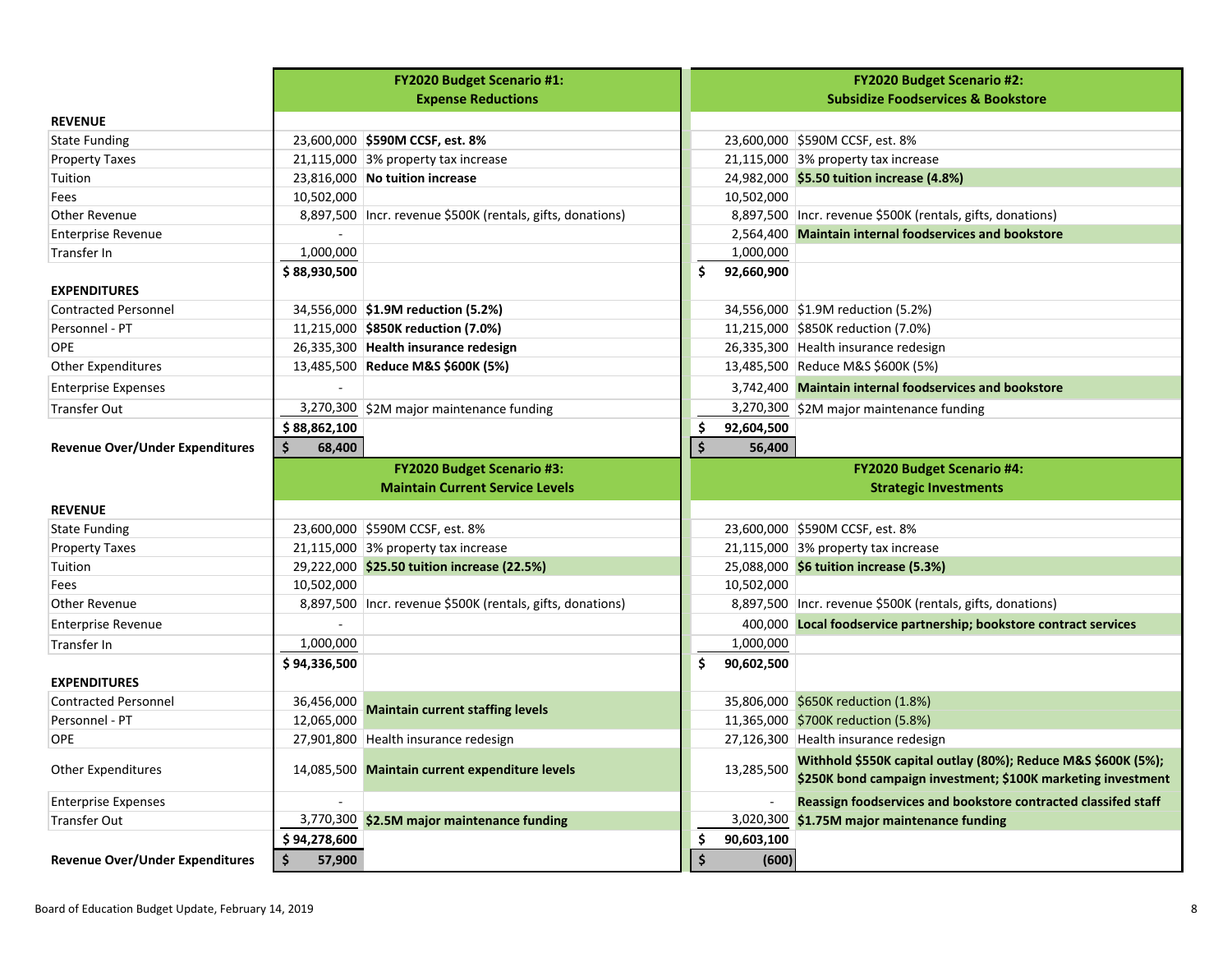#### **FY2020 Budget Scenario 1: Expense Reductions**

#### **Total Budget, Funds I & IX: \$88,862,100**

### **Assumptions**

\$590M state funding; 8% allocation No tuition or fee increases Increased rental, gifts and donations revenue: \$500K \$1.9M (5.2%) reduction in contracted personnel \$850K (7.0%) reduction in part‐time personnel Health insurance redesign, resulting in \$500K savings \$600K (5%) reduction in non‐mandatory materials, services, and travel \$2M major maintenance funding (\$1M increase over FY18 level; \$500K decrease over FY19 level)

### **Strategic Implications**

#### Student Success

This level of personnel cuts will directly impact student‐facing services. Strategic investments in advising, success coaching, tutoring, and recruitment will be rolled back. Hours of operation will be reduced in all departments.

Essential contracted faculty positions will be held open, resulting in limited growth and program development.

Part‐time faculty reductions will result in reduced sections and will limit the flexibility of deans in optimizing enrollment. This will impact students' ability to progress and complete.

#### Access & Equity

Personnel reductions will curtail expanded recruitment and retention efforts for underrepresented and underserved communities, and limit expansion of online educational opportunities. Programming in the Multicultural Center, Gender Equity Center, and Student Life and Leadership Development will be impacted.

#### Regional Economic Driver

Planned investments in economic and workforce investment, institutional advancement, and data analytics will be substantively curtailed. Limited funding will be available for bond planning and communications.

#### **Summary**

This budget scenario will inhibit the college from moving forward with strategic investments and priorities. It will result in a drastic reduction of staff, and will disproportionally impact underrepresented and underserved students and communities. It will reverse progress in enrollment and student success.

#### **Impacts**

Contracted employees: reduction in force of 25‐30 positions including retrenchment and involuntary layoffs Part-time personnel: reduction of 30-40 faculty and staff positions, ~300 class sections Reduced student access and equity; decline in student enrollment, retention and goal attainment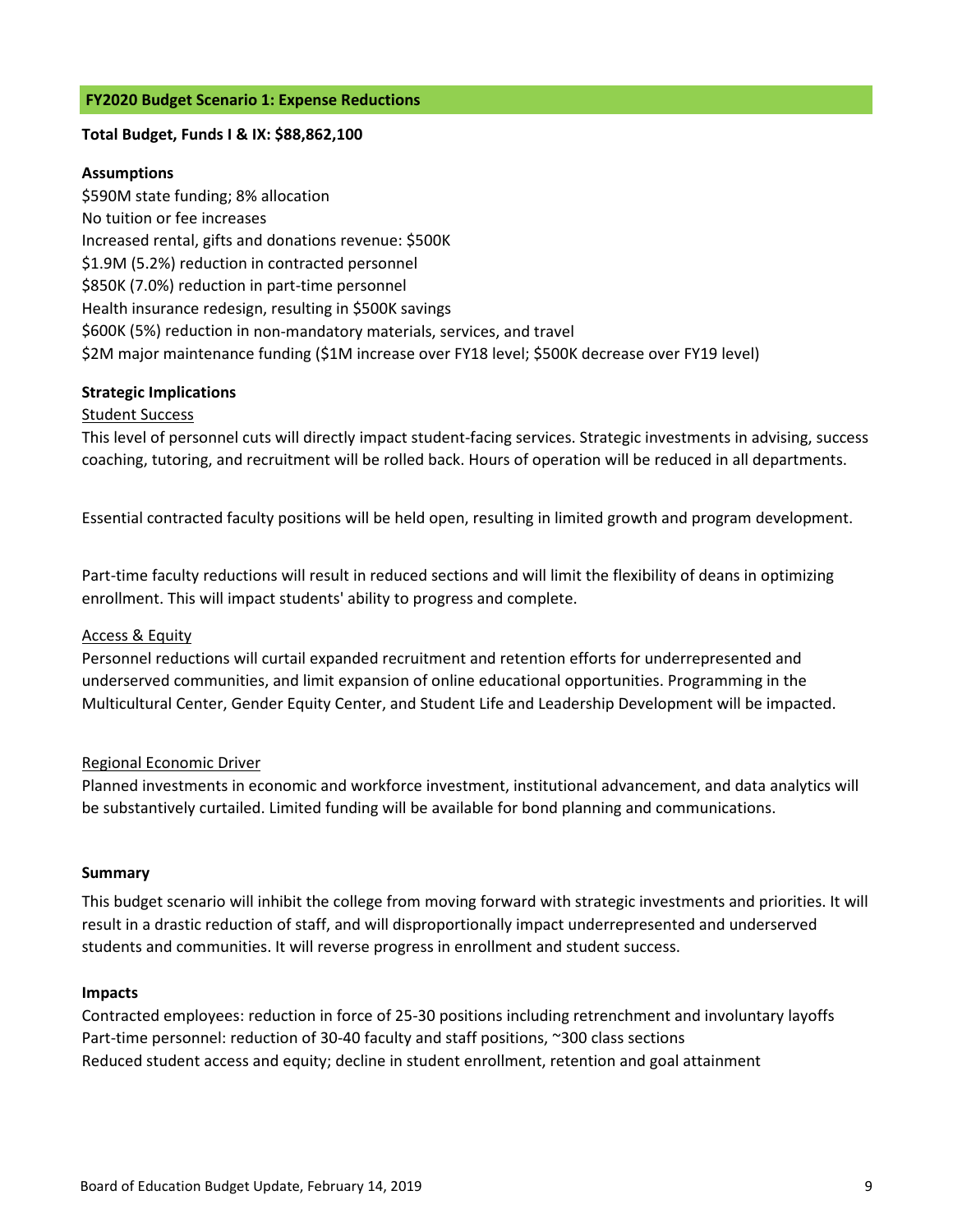### **FY2020 Budget Scenario 2: Subsidize Foodservices & Bookstore**

### **Total Budget, Funds I & IX: \$92,604,500**

### **Assumptions**

\$590M state funding; 8% allocation \$5.50 (4.8%) tuition increase to offset foodservices and bookstore operating deficits Increased rental, gifts and donations revenue: \$500K \$1.9M (5.2%) reduction in contracted personnel \$850K (7.0%) reduction in part‐time personnel Health insurance redesign, resulting in \$500K savings \$600K (5%) reduction in non‐mandatory materials, services, and travel Maintain internal foodservices and bookstore operations \$2M major maintenance funding (\$1M increase over FY18 level; \$500K decrease over FY19 level)

### **Strategic Implications**

### Student Success

This level of personnel cuts will directly impact student facing services. Strategic investments in advising, success coaching, tutoring, and recruitment will be rolled back. Hours of operation will be reduced in all

d Essential contracted faculty positions will be held open, resulting in limited growth and program development.

Part-time faculty reductions will result in reduced sections and will limit the flexibility of deans in optimizing enrollment. This will impact students' ability to progress and complete.

A \$5.50 tuition increase will be used to subsidize foodservices and bookstore operations, rather than direct academic and student services investments and outcomes.

### Access & Equity

Personnel reductions will curtail expanded recruitment and retention efforts for underrepresented and underserved communities, and limit expansion of online educational opportunities. Programming in the Multicultural Center, Gender Equity Center, and Student Life and Leadership Development will be impacted.

### Regional Economic Driver

Planned investments in economic and workforce investment, institutional advancement, and data analytics will be substantively curtailed. Limited funding will be available for bond planning and communications.

### **Summary**

This budget scenario will inhibit the college from moving forward with strategic investments and priorities. It will result in a drastic reduction of staff, and will disproportionally impact underrepresented and underserved students and communities. It will reverse progress in enrollment and student success.

In order to support continued internal operations of foodservices and bookstore, the college will increase student tuition by \$5.50. This increased tuition revenue will subsidize operating losses of these enterprise activities.

### **Impacts**

Contracted employees: reduction in force of 25‐30 positions including retrenchment and involuntary layoffs Part-time personnel: reduction of 30-40 faculty and staff positions, ~300 class sections Reduced student access and equity; decline in student enrollment, retention and goal attainment Increased annual cost of attendance: \$247.50 (4.2%) at 15 credits/term, \$198 (4.1%) at 12 credits/term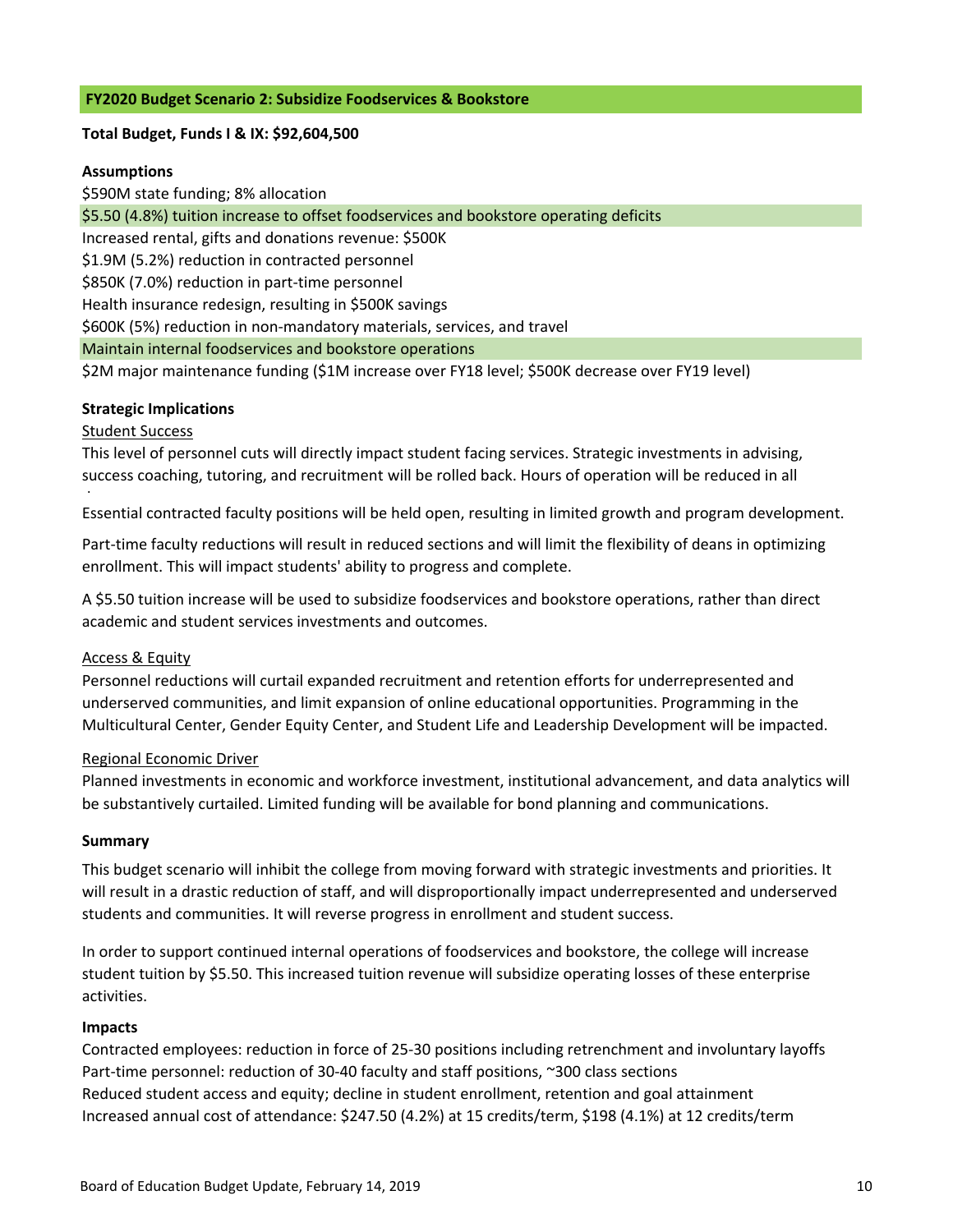#### **FY2020 Budget Scenario 3: Maintain Current Service Levels**

### **Total Budget, Funds I & IX: \$94,278,600**

#### **Assumptions**

\$590M state funding; 8% allocation \$25.50 (22.5%) tuition increase to maintain current service levels Increased rental, gifts and donations revenue: \$500K Maintain current staffing, expenditures and major maintenance funding levels

#### **Strategic Implications**

#### Student Success

Existing instructional and student services service levels will be maintained.

A 22.5% tuition increase is expected to create significant barriers to student entry, retention, and completion.

### Access & Equity

However, a 22.5% tuition increase is expected to substantively limit access and opportunity, and will have a disproportiate impact on underrepresented and underserved communities. Existing programs, services, and initiatives in support of access, equity and inclusion will be maintained.

#### Regional Economic Driver

Existing programs and efforts will be maintained.

#### **Summary**

This budget scenario will maintain current staffing and service levels, while dramatically increasing tuition and the cost of attendance.

### **Impacts**

#### No change in contracted or part time staffing levels

Reduced student access and equity; decline in student enrollment, retention and goal attainment Increased annual cost of attendance: \$1,147.50 (19.5%) at 15 credits/term, \$918 (19.1%) at 12 credits/term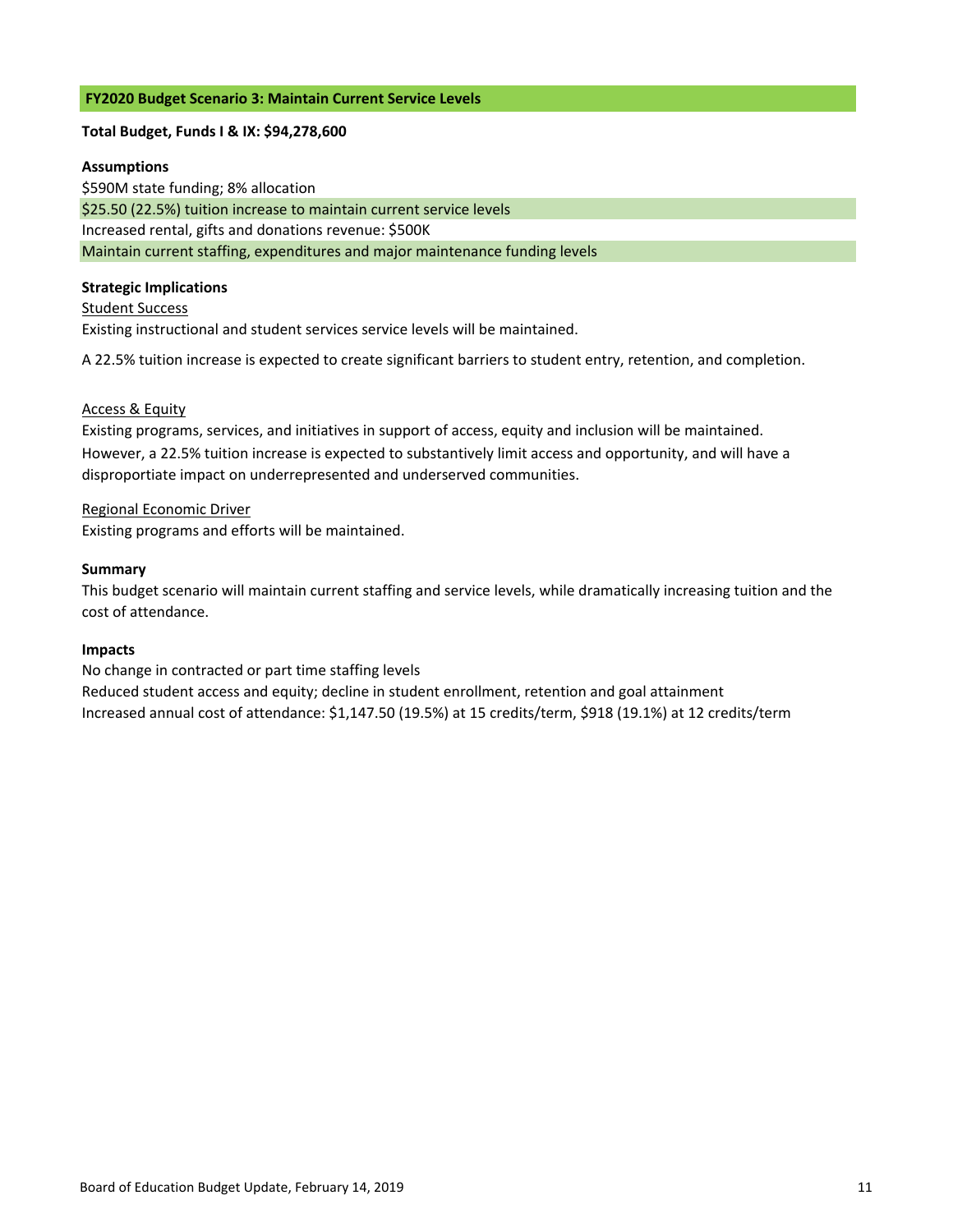### **FY2020 Budget Scenario 4: Strategic Investments**

### **Total Budget, Funds I & IX: \$90,603,100**

### **Assumptions**

\$590M state funding; 8% allocation \$6 (5.3%) tuition increase to support investments in instruction and student services Increased rental, gifts and donations revenue: \$500K Local foodservices partnerships; bookstore contract services \$650K (1.8%) reduction in contracted personnel \$700K (5.8%) reduction in part‐time personnel Health insurance redesign, resulting in \$500K savings \$250K investment in bond campaign; \$100K (15%) investment in marketing and website redesign \$600K (5%) reduction in non‐mandatory materials, services, and travel; centralization of office supplies; standardized technology purchases

\$1.75M major maintenance funding (\$750K increase over FY18 level; \$750K decrease over FY19 level)

### **Strategic Implications**

### Student Success

The college will continue to invest in enrollment growth and student success strategies including advisors, success coaches, tutoring, and recruitment. Department hours of operation will be maintained.

Part-time budgets will be reduced through scheduling and enrollment management. Part-time funding will be sufficient to optimize sections in support of student enrollment, progression and completion, and to maintain services and operations. A \$6 tuition increase will provide essential revenues to support investments in instruction and student services.

#### *Investments:*

*Contracted faculty: funding for 11.5 new positions, \$1M Classified advisors, success coaches, resource center staffing: \$500K*

### Access & Equity

The college will continue to invest in access, equity, and inclusion work to include recruitment of diverse students and staff, development and implementation of a college‐wide equity lens, and programming in the Multicultural Center, Gender Equity Center, and Student Life and Leadership Development.

#### *Investments:*

### *Multicultural Center, Student Unions, Student Recruitment, Equity Lens Development: \$500K*

### Regional Economic Driver

The college will invest in economic and workforce development and institutional advancement, which will provide both regional economic impact and improved long-term financial sustainability.

### *Investments:*

### *Institutional Advancement, Data Analytics: \$275K*

#### **Summary**

This budget scenario balances moderate increases in the cost of attendance with essential investments to support student success, college strategic priorities, and long-term financial sustainability. It will provide resources to continue improving student enrollment, student success initiatives, and program and curricular development and redesign.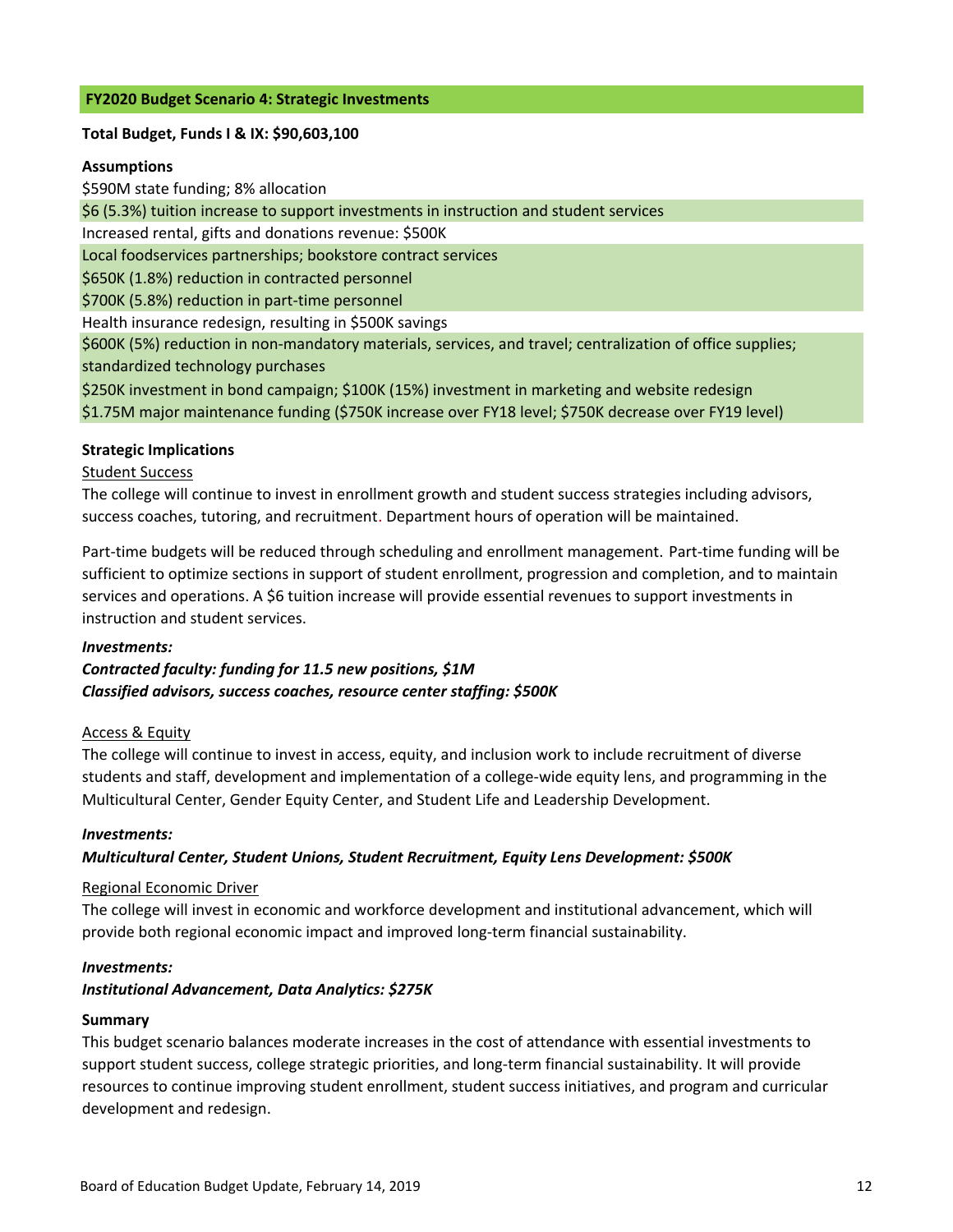### **FY2020 Budget Scenario 4: Strategic Investments (continued)**

### **Impacts**

Contracted employees: reduction of 6‐9 positions through voluntary separation incentives, attrition, and reorganization. Contracted classified staff in the bookstore and foodservices will be provided opportunities for continued employment at the college.

Part-time personnel: some part-time faculty and staff will have reduced assignments and hours; these may be restored with enrollment gains

Continued support of student access and equity goals; continued gains in student enrollment and retention

Increased annual cost of attendance: \$270 (4.6%) at 15 credits/term; \$216 (4.5%) at 12 credits/term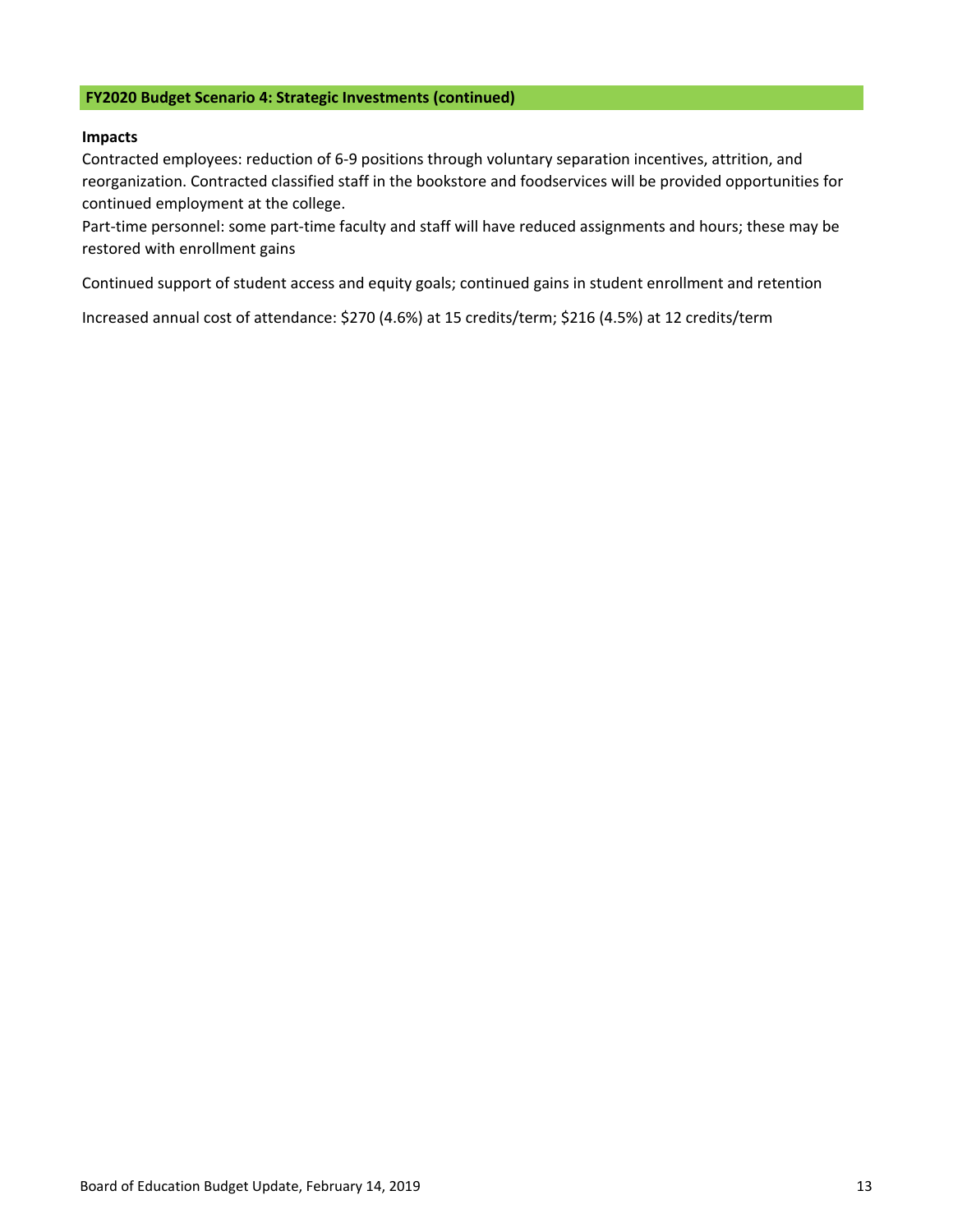### **State Funding Scenarios**

|                                           |    | <b>Community College</b><br><b>Support Fund</b><br>(Biennium) | Lane<br>Allocation | <b>Total Revenue</b> |            |  |
|-------------------------------------------|----|---------------------------------------------------------------|--------------------|----------------------|------------|--|
| <b>Base Planning Projection</b>           | \$ | 590,000,000                                                   | 8.0%               |                      | 23,600,000 |  |
| Change per 1/2% change in Lane allocation |    |                                                               |                    |                      | 1,475,000  |  |
| Change per \$10M change in support fund   |    |                                                               |                    | Ś                    | 400.000    |  |

The state community college funding level for the 2020‐2022 biennium will likely not be determined prior to the college's legal budget development timeline. The college's percent allocation is determined through the state funding formula's FTE calculation, which won't be determined until after final 2018‐ 2019 FTE figures from each college are processed.

The college is using \$590M state funding for its planning and budget development figure, based on OCCA recommendations. Lane's Budget Office will release a formal planning projection in March 2019 that includes an updated estimate of the percent allocation Lane will receive based on the FTE‐driven state funding formula.

If the college's state revenue is **HIGHER** than projected due to higher levels of overall funding, including CTE funding and/or a higher percent allocation due to relative enrollment gains, the college will explore:

1) reducing the cost of attendance through tuition reductions

2) increased investments in student success, access and equity, and driving the regional economy. These investments will come primarily in the form of personnel.

3) investments in capital outlay and major maintenance

If state funding for the 2019‐2020 biennium comes in **LOWER** than the college's planning projection, the college will hold vacant positions open and further limit part‐time and materials and services expenditures. The college may also need to consider program and service reductions based on reduced state funding.